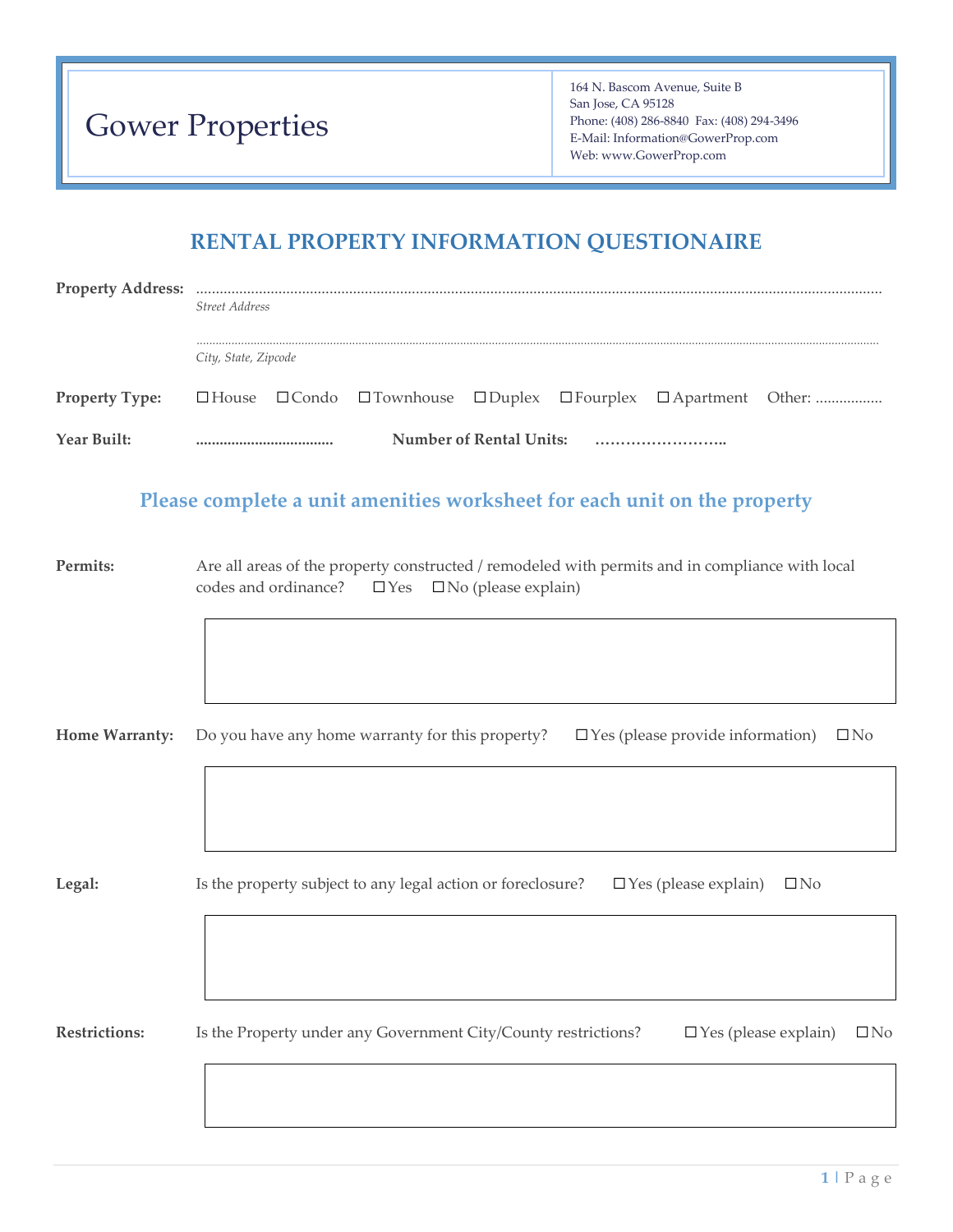## HOA: Is the property governed by a Homeowner's Association? □ Yes □ No

|                                                       | Association Name:                                                                                                                                                                                                |                                                                                                                                                                                                                                                                                                             |  |  |
|-------------------------------------------------------|------------------------------------------------------------------------------------------------------------------------------------------------------------------------------------------------------------------|-------------------------------------------------------------------------------------------------------------------------------------------------------------------------------------------------------------------------------------------------------------------------------------------------------------|--|--|
|                                                       | Mailing Address:                                                                                                                                                                                                 |                                                                                                                                                                                                                                                                                                             |  |  |
|                                                       | Contact Name:                                                                                                                                                                                                    |                                                                                                                                                                                                                                                                                                             |  |  |
|                                                       | Phone Number:                                                                                                                                                                                                    |                                                                                                                                                                                                                                                                                                             |  |  |
|                                                       | Email:                                                                                                                                                                                                           |                                                                                                                                                                                                                                                                                                             |  |  |
|                                                       | Tenant Restrictions:                                                                                                                                                                                             | $\Box$ Yes $\Box$ No                                                                                                                                                                                                                                                                                        |  |  |
|                                                       | if "yes", explain                                                                                                                                                                                                |                                                                                                                                                                                                                                                                                                             |  |  |
|                                                       | $\Box$ Yes $\Box$ No                                                                                                                                                                                             |                                                                                                                                                                                                                                                                                                             |  |  |
| Special Move-In<br>Instructions:<br>if "yes", explain |                                                                                                                                                                                                                  |                                                                                                                                                                                                                                                                                                             |  |  |
|                                                       | Do you want us to pay                                                                                                                                                                                            | $\Box$ Yes $\Box$ No                                                                                                                                                                                                                                                                                        |  |  |
|                                                       | your HOA dues?                                                                                                                                                                                                   | if "yes", how much are the current monthly dues?                                                                                                                                                                                                                                                            |  |  |
|                                                       | <b>Current CC&amp;Rs</b><br>□<br>Rules for Tenant's<br>□<br>Pool Rules & Policies<br>П<br>□                                                                                                                      | Please attach the following HOA documents. A soft copy is preferred.<br>Any other HOA document you feel is important                                                                                                                                                                                        |  |  |
| Gated:                                                | Is this a Gated Community? $\Box$ Yes $\Box$ No                                                                                                                                                                  | Is it Guarded? $\Box$ Yes $\Box$ No                                                                                                                                                                                                                                                                         |  |  |
|                                                       |                                                                                                                                                                                                                  |                                                                                                                                                                                                                                                                                                             |  |  |
| Insurance:                                            | Policy Number:<br><b>Insurance Agent Name:</b><br>Phone Number:                                                                                                                                                  |                                                                                                                                                                                                                                                                                                             |  |  |
| Parking:                                              | Do you have a towing permit for the property?<br>Yes<br>П.<br><b>No</b><br>□<br>The HOA has a towing permit in place<br>□                                                                                        |                                                                                                                                                                                                                                                                                                             |  |  |
|                                                       | If Yes, please provide a soft copy of your towing permit paperwork to Information@GowerProp.com                                                                                                                  |                                                                                                                                                                                                                                                                                                             |  |  |
|                                                       | If No, would you like Gower Properties to obtain a towing permit for the property? The cost is<br>approximately \$150.00. Vehicles are towed at vehicle owner's expense.<br>Yes<br>$\Box$<br>N <sub>o</sub><br>□ |                                                                                                                                                                                                                                                                                                             |  |  |
|                                                       | Yes<br>$\Box$<br>N <sub>o</sub><br>□                                                                                                                                                                             | Do you have a contract in place with a towing company?                                                                                                                                                                                                                                                      |  |  |
|                                                       | $\Box$<br>□<br>$\Box$                                                                                                                                                                                            | Are there parking restrictions on the property we need to manage?<br>There are clearly marked "no parking" areas on the property<br>There are clearly marked disabled parking spaces on the property<br>There are "Restricted Parking" signs on the property to advise tenants that towing is a possibility |  |  |

There is on-property security that issues parking citations or warnings (usually HOA managed)